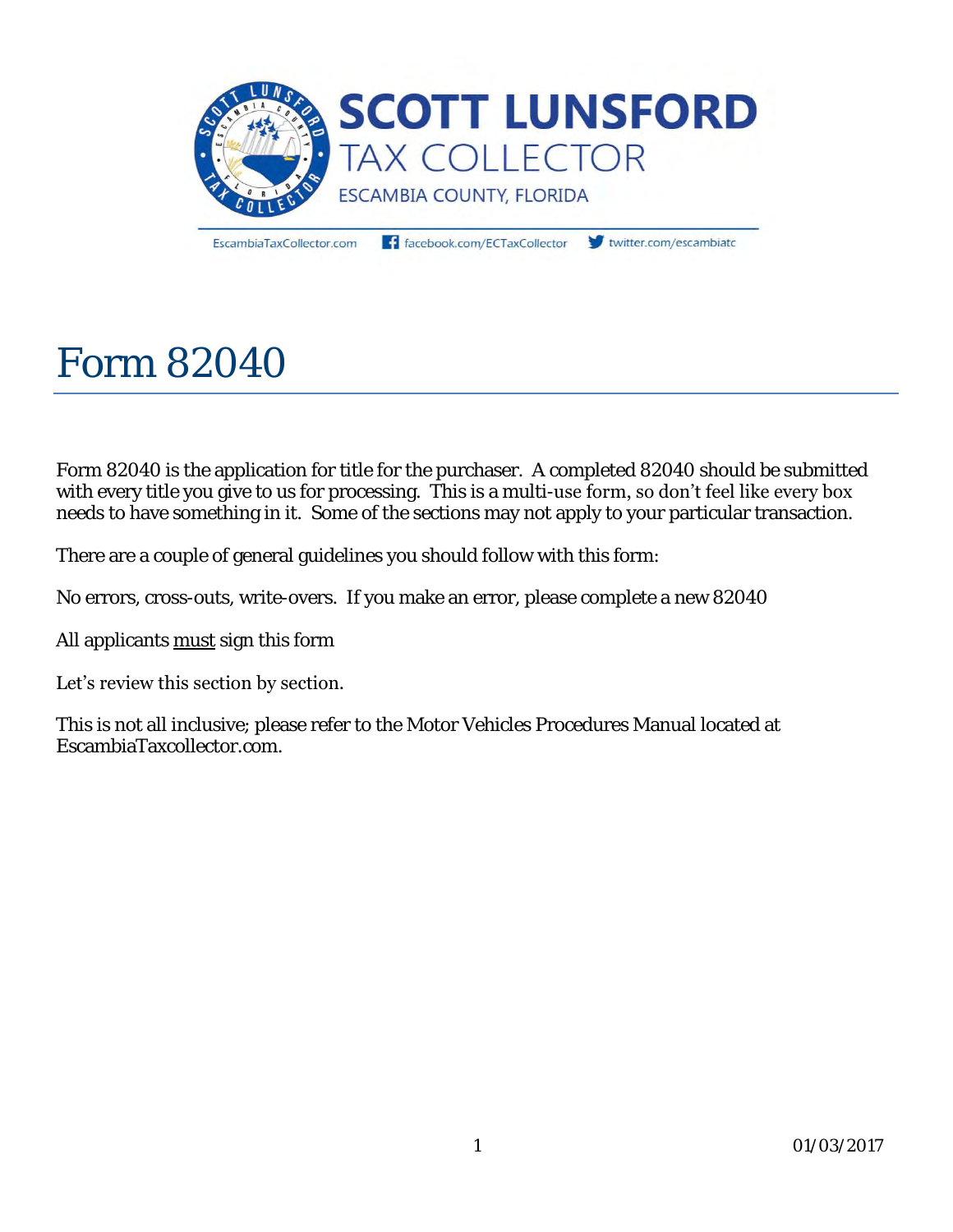## **Image 12 - Section 1 Owner/Applicant Information**

|                                                       | J ORIGINAL                                                                                                                                                                                                                            | TRANSFER, VEHICLE TYPE:                           | V MOTOR VEHICLE MOBILE HOME VESSEL OFF-HIGHWAY VEHICLE   ATV   ROV   NC<br>OWNER / APPLICANT INFORMATION                                                         |                                                                     |                    |              |                                                              |
|-------------------------------------------------------|---------------------------------------------------------------------------------------------------------------------------------------------------------------------------------------------------------------------------------------|---------------------------------------------------|------------------------------------------------------------------------------------------------------------------------------------------------------------------|---------------------------------------------------------------------|--------------------|--------------|--------------------------------------------------------------|
| Customer Number                                       | Check this box if you are requesting<br>the certificate of title to be printed.                                                                                                                                                       | Are you a Florida resident?<br>Are voir an allen? | Co-Owner<br>Owner<br>Vives.<br>ves. no<br><b>Inc</b><br>$\sqrt{1}$ as<br>I Tues.                                                                                 |                                                                     | <b>Unit Number</b> |              | Fleet Number                                                 |
| 105<br><b>Hatevicate</b><br><b>FIRST LISTED OWNER</b> | AND . NOTE: "When kim ownership, please indicate it for its famori is to be shown on<br>UN Estate Remainder Person<br>Tenancy By the Entrew<br>Durier's hame As it Appears on Driver Liberte (First, Full-Middle-Makten, & Last Name) |                                                   | when issued. If neither box is theoried, the fille will be issued with land."<br>With Rioris of Survivorship<br>Owner's Empil Address<br><b>EMAIL/DEMAIL COM</b> | VI Owners County of Residence PINELLAS<br>Date of Birth<br>05/01/54 | Ser<br>м           |              | n<br>FL Criver Ligense or FEID Suffix #<br>0123-455-75-910-0 |
| SECOND LISTED OWNER                                   | Co-Osher Lassee's Name As it Appears on Driver Liberale (First, Full Middle-Maiden, & Last Name)                                                                                                                                      |                                                   | Co-Oxnera Lesline's Ettal Address<br>EMA/LISEMA/LICOM                                                                                                            | Cupil-of Birth<br>01/02/54                                          | Ser<br>F           |              | FL Online Ligense or PBID Suffix #<br>0123-456-78-010-1      |
| 13025 STARKEY RD                                      | Owner's Maling Aggress (Mandalory unless a maniper of the Military)                                                                                                                                                                   |                                                   | Otty<br>LARGO                                                                                                                                                    |                                                                     |                    | State<br>EL. | 2p<br>33773                                                  |
| 13025 STARKEY RD                                      | Co-Chineria Lesseere Mailing Address (Mangator) unless a mentier of the Military)                                                                                                                                                     |                                                   | City<br>LARGO.                                                                                                                                                   |                                                                     |                    | State<br>FL  | Zo<br>33773                                                  |
|                                                       |                                                                                                                                                                                                                                       |                                                   | CIN                                                                                                                                                              |                                                                     |                    | <b>State</b> | 20                                                           |
| SAA                                                   | Outsin's Links Hitler Street Address in Florida (Mandatory criters a member of the Miltary)                                                                                                                                           |                                                   |                                                                                                                                                                  |                                                                     |                    |              |                                                              |
|                                                       | Mobile Home Physical Address in applicable Check if in a mobile nome restal pare with 10 of more loss.                                                                                                                                |                                                   | CIN                                                                                                                                                              |                                                                     |                    | <b>State</b> | 2 <sub>D</sub>                                               |
| Mail To Customer Name (if different From Above Owner) |                                                                                                                                                                                                                                       | Mail To Customer's Ewail Address                  |                                                                                                                                                                  | Date of Birth                                                       | Sex                |              | FL Driver Liberse or FEID Suffix #                           |

This is the personal information section.

**TELEVISION** 

**1 Application Type** *(check the appropriate box)*

Is it an **original**- MCO or out of state title becoming a FL title for the first time? Or, is it a current Florida title and you're just **transferring** ownership?

**2 Vehicle Type** *(check the appropriate box)*

Off-Highway Vehicle (ATV)

 Motor Vehicle (This includes: Trailers and Motorcycles) Mobile Home Vessel

**3 Check this box if you are requesting the title to be printed**  This is if you are **requesting** a fast title  *\*\*\* This choice will affect the fees you charge\*\*\** 

**4 Are you a Florida resident/Are you an alien?** *(check the appropriate boxes)*

These boxes apply to both the owner and co-owner (if applicable).

This is important for determining the fees of a vessel if the use is 'commercial'. If your customer is either a non-resident or not a US Citizen and they are registering the vessel for commercial use, an additional \$50 is charged.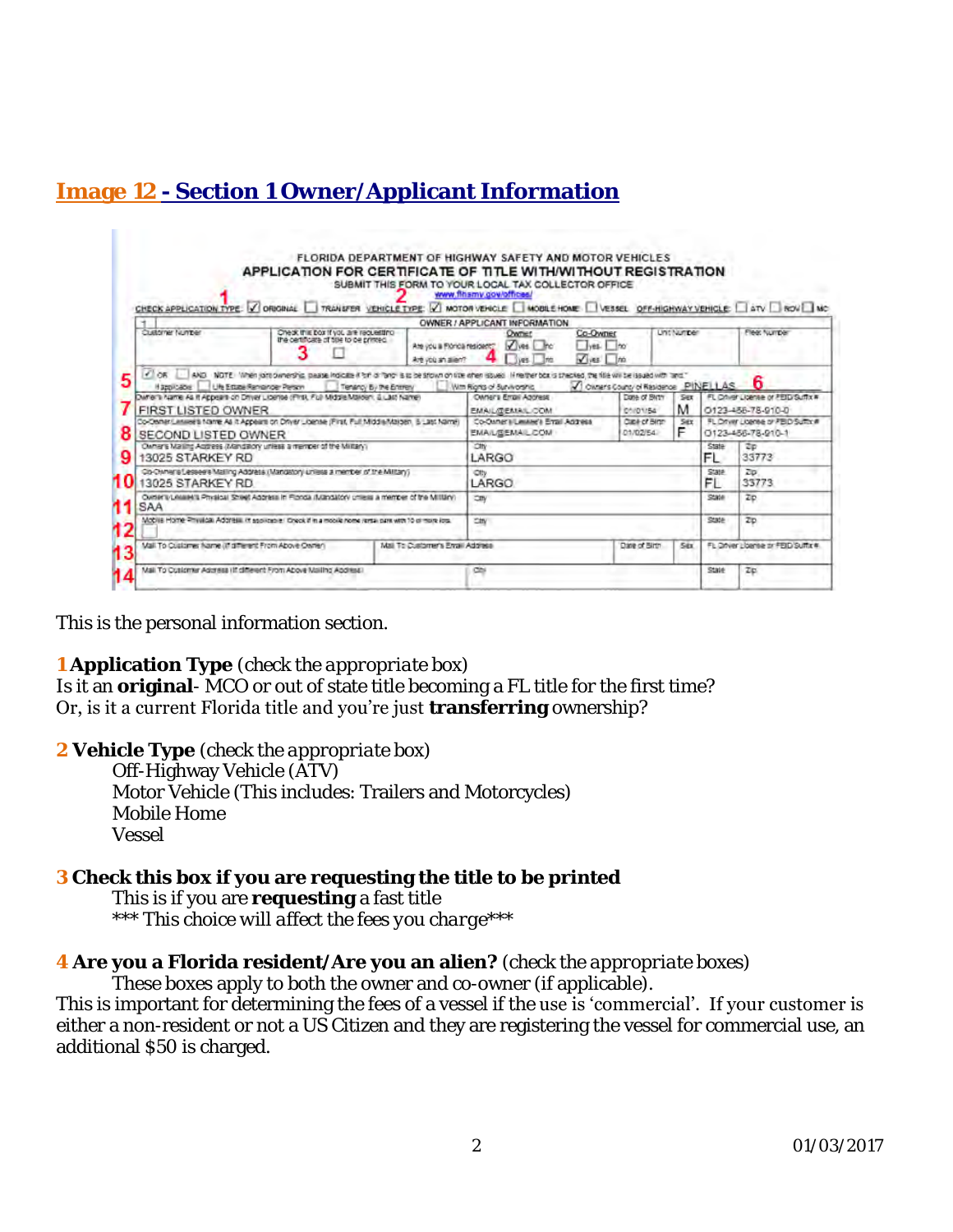#### **5 "OR" / "AND"** (check the appropriate box)

How do your customers want their names joined; the conjunction "or" or "and"? **OR**- requires only one signature for future title transactions **AND**- requires all signatures for future title transactions **\*\*\*\*If no conjunction is chosen, we will enter "AND" when processing\*\*\*\***

#### **6 Owner's County of Residence**

Where do they claim residency? This is for sales tax purposes.

#### **7 Owner's name**

Please complete this row completely with:

#### Owner's name

 Owner's e-mail address (optional) Owner's DOB Owner's Sex

#### Owner's Florida Driver License number\*

\*If your customer does not have a Florida Driver License number, remember to include a copy of Identification with your work.

If your customer is a business, remember to include the appropriate business information

#### **8 Co-Owner's name**

All of the information included with Owner  $(\#7)$  should be included for the co-owner as well.

#### **9 Owner's Mailing Address**

This is a mandatory field. The information should be taken from the Driver License.

#### **10 Co-Owner's Mailing Address**

If the co-owner shares the same address as the owner use SAA (**S**ame **A**s **A**bove)

#### **11 Owner's Physical Address**

This is also mandatory. If the mailing address and physical address are the same, SAA can be entered.

**12 Mobile Home Physical Location**

We want to know the physical address of the Mobile Home. If this situation doesn't apply to you, leave it blank.

#### **13 Mail to Customer Name**

If your customer wants the title mailed to a different person, complete this row.

#### **14 Mail to Customer Address**

If you customer wants the title mailed to a different address, complete this row.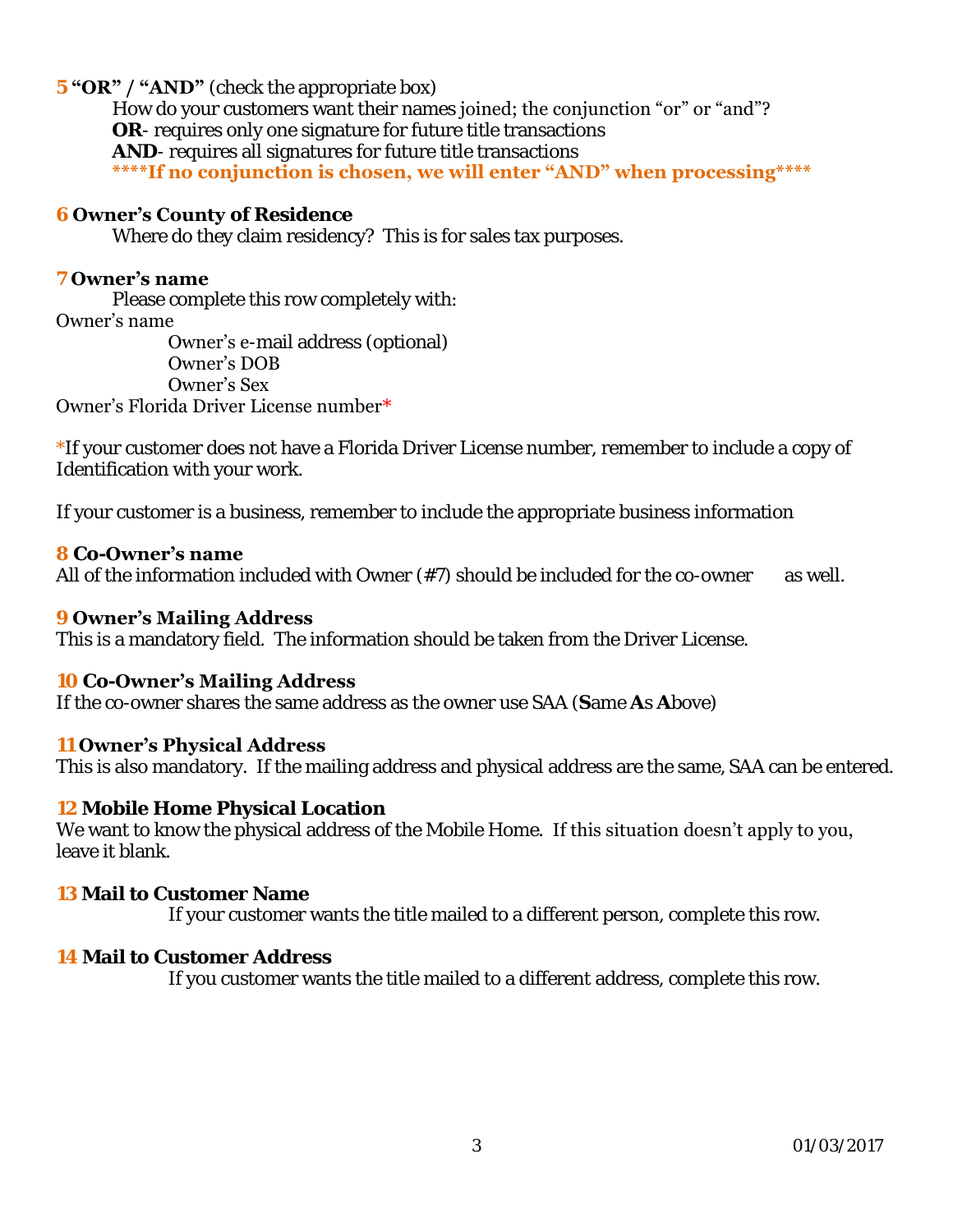## **Image 13 - Section 2 Motor Vehicle, Mobile Home Or Vessel Description**

|                                                                                     |                                                                                                                           |                                                                                                       | MOTOR VEHICLE, MOBILE HOME OR VESSEL DESCRIPTION                                  |                                                                                  |                          |                                                                    |                                     |                                                                                                                                          |
|-------------------------------------------------------------------------------------|---------------------------------------------------------------------------------------------------------------------------|-------------------------------------------------------------------------------------------------------|-----------------------------------------------------------------------------------|----------------------------------------------------------------------------------|--------------------------|--------------------------------------------------------------------|-------------------------------------|------------------------------------------------------------------------------------------------------------------------------------------|
| Vehicle/Vessel Identification Number<br>15                                          | 2DIGITHINHERE                                                                                                             |                                                                                                       | Make/Manufacturer<br>16 SEAFOX                                                    | Your<br>17 10                                                                    | Body<br>18 <sub>vs</sub> | Color                                                              | 19                                  | Florida Title Number<br>12345678                                                                                                         |
| Previous State of Issue                                                             | License Plate or Vessel Registration Number<br>20<br>FL12345KR                                                            | Weight.                                                                                               | Length<br>21<br>FL<br>In.<br>35                                                   | <b>BHP/CC</b>                                                                    | <b>GWW.LOC</b>           |                                                                    | VAN USE, IF APPLICABLE<br>PASSENGER | <b>OTHER</b>                                                                                                                             |
| Open Motorboat<br>Cabin Motorboat<br>Auxiliary Sailboat<br><i><b>Inflatable</b></i> | <b>TYPE</b><br>Houseboat<br>Personal Watercraft<br>Carice<br>Pagen<br><b>Allah</b><br>Other<br>Sailboat<br><b>Specify</b> | <b>HULL MATERIAL</b><br>Wood<br>IJ<br>⊽<br>Fiberglass <sub>2</sub><br>Wood/Fibrary Mars<br>Other<br>u | <b>Aluminum</b><br>о<br>Steel<br>v<br>o<br>Specify                                | <b>PROPULSION</b><br>Outboard<br>Inboard.<br>Inboard/Domoard<br>Other<br>Specify | Sail<br>Air Propelled    | <b>FUEL</b><br>Gas<br>Diesel<br>Electric 25<br>Other               | Specify                             | 'DRAFT OF VESSEL<br>(The depth of water a<br>vessel draws <sup>3</sup><br>IN.<br>"For all vectats 26" or more<br>fingth and all salboais |
| Recreational (Pleasure)<br>DealerManuf.<br>Exempt                                   | Commercial Blue Crab 27<br>Commercial Fish<br>Commercial Live Bail<br>Hire (Livery)<br>Commercial Mackerel                | <b>USE OF VESSEL</b>                                                                                  | Commercial Stone Crab<br>Commercial Shrimp Recip.<br>Commercial Shrimp Non-Recip. | Government<br>u<br>Commercial Charter<br>Commercial Oyster                       |                          | Commercial Sponge<br>Commercial Other<br>Commercial Spiney Lobster |                                     | <b>PREVIOUS</b><br>OUT-OF-STATE<br><b>REGISTRATION NUMBER:</b><br>29                                                                     |
|                                                                                     | Previously Federally Documented Vessel, Attach Copy of:<br>U.S. Coast Guard Release From Documentation Form; or           | 28                                                                                                    | Copy of Canceled Documentation Papers                                             |                                                                                  | State of Principal Use   |                                                                    |                                     |                                                                                                                                          |

#### **15 Vehicle/Vessel Identification Number**  Enter the 12 digit Hull Identification Number (HIN).

**16 Make/Manufacturer** 

Enter the Make or the Manufacturer information here.

#### **17 Year**

Enter the Year of the Vessel.

#### **18 Body**

**VS** goes here.

- **19 Florida Title Number**  If applicable, enter the Florida Title Number.
- **20 License Plate or Vessel Registration Number**  Enter the FL number. Tell us whether you want it renewed for 1 or 2 years.

#### **21 Length**

Provide the length in Feet and Inches- not just inches.

- **22 Type** *(check the appropriate box)*  What type of vessel is it?
- **23 Hull Material**  What is the hull material? Check the appropriate box.
- **24 Propulsion** *(check the appropriate box)* What kind of motor does the vessel have?
- **25 Fuel** *(check the appropriate box)* What kind of fuel does the vessel use?

#### **26 Draft of Vessel**

If the vessel is 26 feet or longer, draft feet or inches needs to be entered here.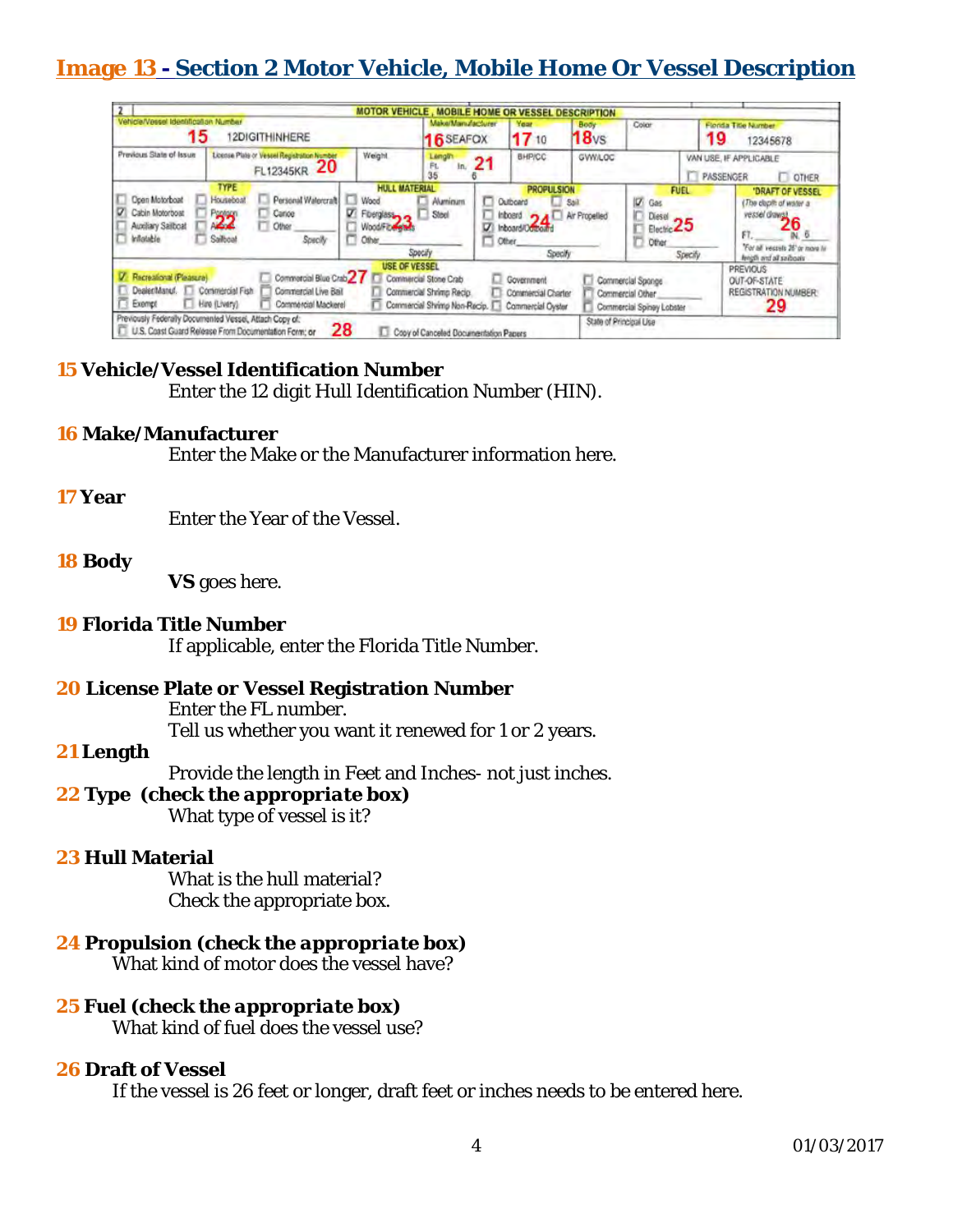**27 Use of Vessel** *(check the appropriate box)*

Will the new owner register the vessel as pleasure or commercial?

*\*\*\*Remember- If your customer is either a non-resident or not a US Citizen and is registering the vessel for commercial purposes, an additional \$50 will be added to the registration fees\*\*\** 

#### **28 Previously federally documented Vessel**

 If the vessel was previously documented and is coming out of documentation, check The appropriate box and attach the supporting paperwork.

#### **29 Previous Out of State Registration Number**

 If the title you are submitting is an Out of State title, please list the prior registration number in this area.

## **Image 14 - Section 3 Brands, Usage and Type**

|                             |         |            | BRANDS, USAGE AND TYPE (Check Applicable Boxes)                                                             |                                                  |
|-----------------------------|---------|------------|-------------------------------------------------------------------------------------------------------------|--------------------------------------------------|
| SHORT TERM LEASE   LONG TER | KIT CAR | GLIDER KIT | <b>CIONOTERMIEASE CREBULT CPOLICEVEHICLE CPRIVATE USE CITAXICAB CROODVEHICLE</b><br>MANUFACTURER'S BUY BACK | <b>LEV VEHICLE</b><br>ELECTRIC<br><b>VEHICLE</b> |

#### **30 Check all applicable boxes**

If the vessel is branded, check the appropriate boxes in this section.

Also, what is the "use" of the vessel…is it being leased or is it private?

## **Image 14 - Section 4 Lienholder Information**

| CHECKIF<br>200000380 | FEID # DL # and Sex and Date of Birth 7 DMV Account #<br>32 | Date of Lien<br>06/09/09 33 | ders Name<br>ACHEIVA CREDIT UNION |                      | 34    |
|----------------------|-------------------------------------------------------------|-----------------------------|-----------------------------------|----------------------|-------|
| dar's Email Address  | letholder's Adgress<br>10125 ULMERTON RD                    |                             | <b>LARGO</b>                      | <b>Station</b><br>FL | 33771 |

If your customer has a lienholder on this vehicle, that information goes in this area.

#### **31 Verify if ELT Customer**

Some lienholders have "signed up" to have their titles held electronically. This means they do not want a paper title printed and mailed to them. They want an electronic version. You need to check the ELT list to see if your customer's lienholder wants an electronic title.

#### **32 FEID#, DL#, or DMV Account#**

If the lienholder is on the list, their DMV Account  $#$  and FEID  $#$  will be on the list. If the lienholder is not on the list, please provide their  $FED \#$  in this field.

#### **33 Date of Lien**

 Insert the date of the lien in this field. This is a required field for vessels.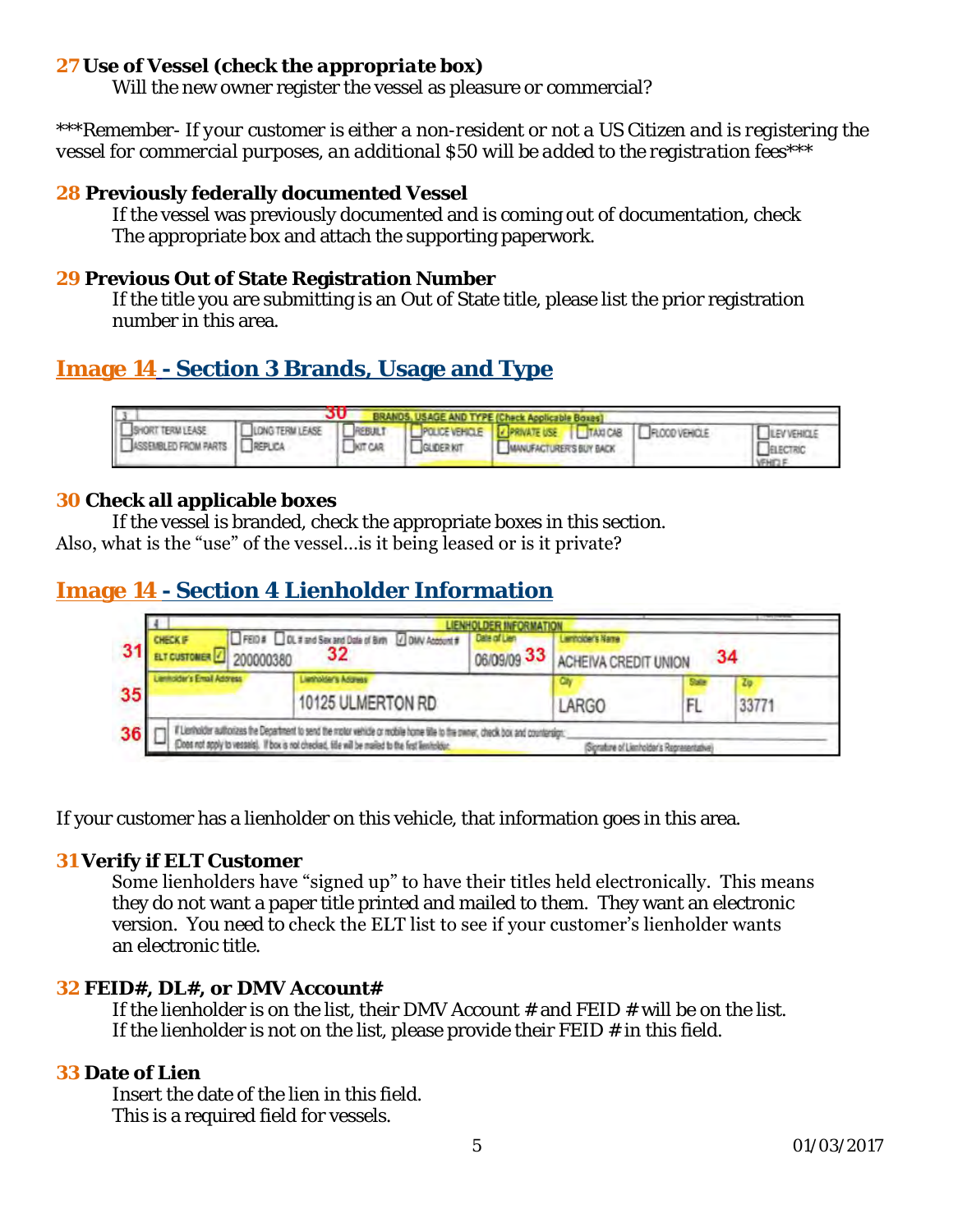#### **34 Lienholder's Name**

Insert the Lienholder's name in this field.

#### **35 Lienholder's e-mail Address and Address**

 Enter the Lienholder's e-mail address and street address here. If you don't have an e-mail address, it's o.k. to leave it blank.

**36 Lienholder Authorization to have the Title Mailed to the Customer**  The lienholder can authorize the title to be sent to the owner by checking this box. *This is not applicable for vessels.* 

**Image 14 - Section 5 Transfer Type** 



How did Ownership Change?

**37 How Was the Vessel Acquired? (***check the appropriate box)* Sale, gift, repossession, court order, other.

**38 Date Acquired** 

Enter the Date of Sale in this section.

## **Image 15 - Section 6 Odometer Declaration**

**This section does not apply to Vessels. Leave it blank.** 

| 6 |                                                                                                                                                                                                                          | <b>ODOMETER DECLARATION</b>               |                               |                         |
|---|--------------------------------------------------------------------------------------------------------------------------------------------------------------------------------------------------------------------------|-------------------------------------------|-------------------------------|-------------------------|
|   | WARNING: Federal and State law requires that you state the mileage in connection with an application for a Certificate of Title. Failure to complete or providing a false statement may result in fines or imprisonment. |                                           |                               |                         |
|   | IWE STATE THAT THIS 3 OR 5 OR 5 6 DIGIT ODOMETER NOW READS<br>THAT TO THE BEST OF MY/OUR KNOWLEDGE THE ODOMETER READING:                                                                                                 | XX (NO TENTHS) MILES, DATE READ           |                               | AND I/WE HEREBY CERTIFY |
|   | . REFLECTS ACTUAL MILEAGE.                                                                                                                                                                                               | 2. IS IN EXCESS OF ITS MECHANICAL LIMITS. | 3. IS NOT THE ACTUAL MILEAGE. |                         |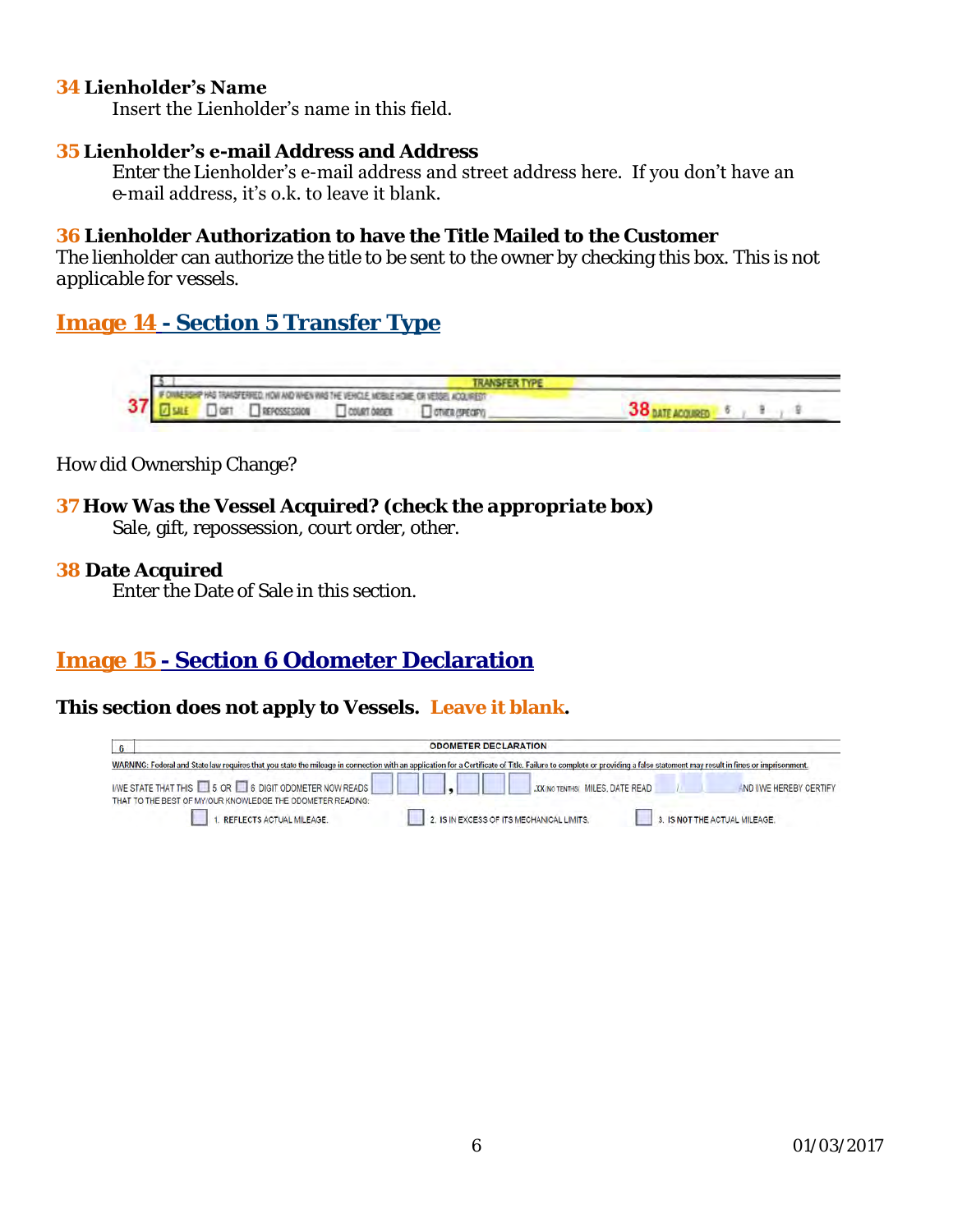## **Image 16 - Section 7 Sales Tax Report and Vehicle Trade in Information**

|                                                          |                         |                                 | DEALER SALES TAX REPORT AND VEHICLE TRADE IN INFORMATION OF APPLICABLE) |  |                                                             |    |
|----------------------------------------------------------|-------------------------|---------------------------------|-------------------------------------------------------------------------|--|-------------------------------------------------------------|----|
| FLORIDA SALES TAX REGISTRATION MINISTR<br>59000000000000 | 39                      | <b>DATE OF SALE</b><br>06/09/09 | DEALER LICENSE MUMBER<br>40 VI1234567                                   |  | 42                                                          | 43 |
| <b>YEAR OF TRADE IN</b><br>2005                          | <b>MAKE OF TRADE IN</b> | ZZN                             | LE MANEER OF TRACE IN IF KNOWN<br>44                                    |  | VEHICLE IDENTIFICATION NUMBER OF TRADE IN<br>2005WAVERUNNER |    |

In this section, sales tax collected is recorded. Additionally, this is where any trade in information is recorded.

- **39 Florida Sales Tax Registration Number**  Enter your sales tax ID number here.
- **40 Date of Sale**

Enter the sale date here.

**41 Dealer License Number** 

Enter your Dealer License number (if you have one).

**42 Amount of Tax** 

Enter the amount of sales tax you collected.

**43 Dealer/Agent Signature** 

An authorized representative from the dealership needs to sign in this section.

**44 Year, Make, Title Number and HIN of Trade In**  If a vessel was traded in, enter the year, make, title number and HIN in this section.

## **Image 17 - Section 8 Motor Vehicle Identification Number Verification**

**This section does not apply to Vessels.** 

| 8                                                                                                                                                                                                                                                                                                                                                                                                                                                                                                                                                                                                                                                                                               |                        | <b>MOTOR VEHICLE IDENTIFICATION NUMBER VERIFICATION</b>  |                             |                                |
|-------------------------------------------------------------------------------------------------------------------------------------------------------------------------------------------------------------------------------------------------------------------------------------------------------------------------------------------------------------------------------------------------------------------------------------------------------------------------------------------------------------------------------------------------------------------------------------------------------------------------------------------------------------------------------------------------|------------------------|----------------------------------------------------------|-----------------------------|--------------------------------|
| THIS SECTION REQUIRES A PHYSICAL INSPECTION AND A VERIFICATION OF THE VEHICLE IDENTIFICATION NUMBER (VIN) <b>(OR THE MOTOR NUMBER FOR MOTOR VEHICLES MANUFACTURED</b><br>PRIOR TO 1955) OF THE MOTOR VEHICLE DESCRIBED ON THIS FORM BY A LICENSED DEALER, FLORIDA NOTARY PUBLIC, POLICE OFFICER, OR FLORIDA DIVISION OF MOTOR VEHICLES<br>EMPLOYEE OR TAX COLLECTOR EMPLOYEE. IF THE VIN IS VERIFIED BY AN OUT OF STATE MOTOR VEHICLE DEALER. THE VERIFICATION MUST BE SUBMITTED ON THEIR LETTERHEAD<br>STATIONERY. COMPLETE THIS SECTION ON ALL USED MOTOR VEHICLES, INCLUDING TRAILERS, (WITH ABBREVIATION OF "TL" WITH A WEIGHT OF 2,000 POUNDS OR MORE) NOT CURRENTLY<br>TITLED IN FLORIDA. |                        |                                                          |                             |                                |
| I, the undersigned, certify that I have physically inspected the above described vehicle and find the vehicle identification number to be:                                                                                                                                                                                                                                                                                                                                                                                                                                                                                                                                                      |                        |                                                          |                             | (Vencie identification Number) |
| DATE                                                                                                                                                                                                                                                                                                                                                                                                                                                                                                                                                                                                                                                                                            | <b>SIGNATURE</b>       |                                                          |                             | <b>PRINTED NAME</b>            |
| Law Enforcement Officer or Florida Dealer/Agency Name                                                                                                                                                                                                                                                                                                                                                                                                                                                                                                                                                                                                                                           |                        |                                                          | Badge # or Florida Dealer # | Notary Stamp or Seal           |
| FL DMV/Tax Collector Employee                                                                                                                                                                                                                                                                                                                                                                                                                                                                                                                                                                                                                                                                   |                        | Florida Compliance Examiner/Inspector Badge or ID Number |                             |                                |
| COMMISSIONED NAME OF FLORIDA NOTARY:                                                                                                                                                                                                                                                                                                                                                                                                                                                                                                                                                                                                                                                            | (Print, Type or Stamp) | <b>NOTARY'S SIGNATURE</b>                                |                             |                                |

**\*\*\*\***If you are titling a trailer (over 2000 lbs) and proof of ownership is an out of state title, this section must be completed**\*\*\*\***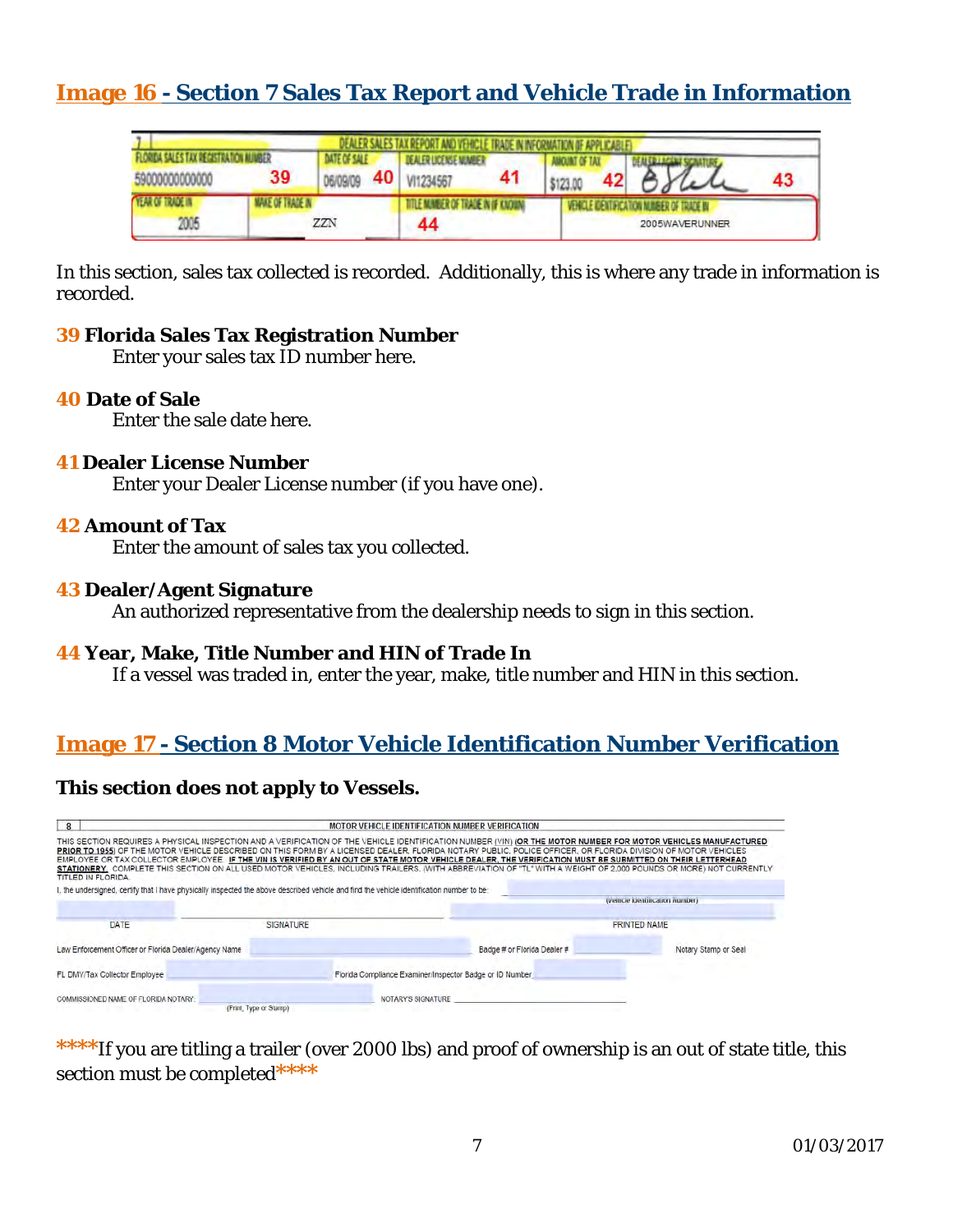## **Image 18 - Section 9 Sales Tax Exemption Certification**

|    | 46                                                                                                                                                                                                                                                                                                                                                                                                      |
|----|---------------------------------------------------------------------------------------------------------------------------------------------------------------------------------------------------------------------------------------------------------------------------------------------------------------------------------------------------------------------------------------------------------|
| 45 | NUMBER OF REPORT OF LARMER'S MARINE                                                                                                                                                                                                                                                                                                                                                                     |
|    | 48<br>47 C MOTOR VEHICLE CONTAINS CONTAINING INTERNATIONAL PORTION<br>SALES TAX REGISTRATION INJURIES                                                                                                                                                                                                                                                                                                   |
| 49 | 1 have by cartify that ownership of the mater vehicle, installe home as vessel demarked on this application, is not subject to Flambe<br>□ Div/ORCE DECIREE □ TRANSFER BETWEEN HUSBAND AND WIFE ■ 22 EVEN TRADE OR TRADE DOWN Cl<br>If not subject to Florida Sales and Use Tax for the following reason: [ ] experioacc: [ ] part<br>manufactor's manus and additions, better under "Other: Explore.") |
|    | TRADE IN INFORMATION GOES HERE                                                                                                                                                                                                                                                                                                                                                                          |

There will be times when no sales tax is collected. In those situations, utilize this section to tell us why.

- **45 Purchaser Holds Valid Exemption Certificate** *(check this box if applicable)*
- **46 Consumer Certificate of Exemption Number**  Put the Certificate of Exemption Number in this area. Also submit a copy of the exemption certificate.
- **47 Motor Vehicle/Mobile Home/Vessel Will be Used Exclusively For Rental**  If the Vehicle/Mobile Home/Vessel will be used for rental, enter the sales tax registration number in this area.
- **48 Sales Tax Registration Number**  Put the Sales Tax Registration Number in this area if box 47 was checked.
- **49 The described Vessel is not subject to Sales or Use Tax**  Inheritance, Gift, Divorce Decree, Transfer Between Husband and Wife, Even Trade or Trade Down. In dealer transactions, the most common scenario is "Even Trade or Trade Down."
- **50 Other**

If the reason for zero tax collected is Even Trade or Trade Down, the vessel information that was traded in needs to go here.

#### **Image 18 - Section 10 Repossession Declaration**

| CHECKED. THE FOLLOWING CERTIFICATIONS ARE MADE BY THE APPLICANT:                                                                                                                                                                               |
|------------------------------------------------------------------------------------------------------------------------------------------------------------------------------------------------------------------------------------------------|
| I CERTIFY THAT THIS MOTOR VEHICLE, MOBILE HOME OR VESSEL WAS REPOSSESSED UPON DEFAULT IN THE TERMS OF THE LIEN INSTRUMENT AND IS NOW IN MY POSSESSION.<br>(VESSEL) A PHOTOCOPY OF THE LIEN INSTRUMENT FOR THE VESSEL IS REQUIRED AND ATTACHED. |
| I AM REQUESTING THAT AN ORIGINAL CERTIFICATE OF REPOSSESSION BE ISSUED FOR THE MOTOR VEHICLE OR MOBILE HOME IN LIEU OF A TITLE (REPOSSESSION                                                                                                   |
| I AN REQUESTING THAT A DUPLICATE CERTIFICATE OF REPOSSESSION BE ISSUED FOR THE MOTOR VEHICLE OR MOBILE HOME. AS THE ORIGINAL HAS BEEN LOST OR DESTROYED.                                                                                       |

**51 (Vessel) A Photocopy of the Lien Instrument for the Vessel is required and attached**  If you finance vessels and need to repossess one, the second box in this section is for you.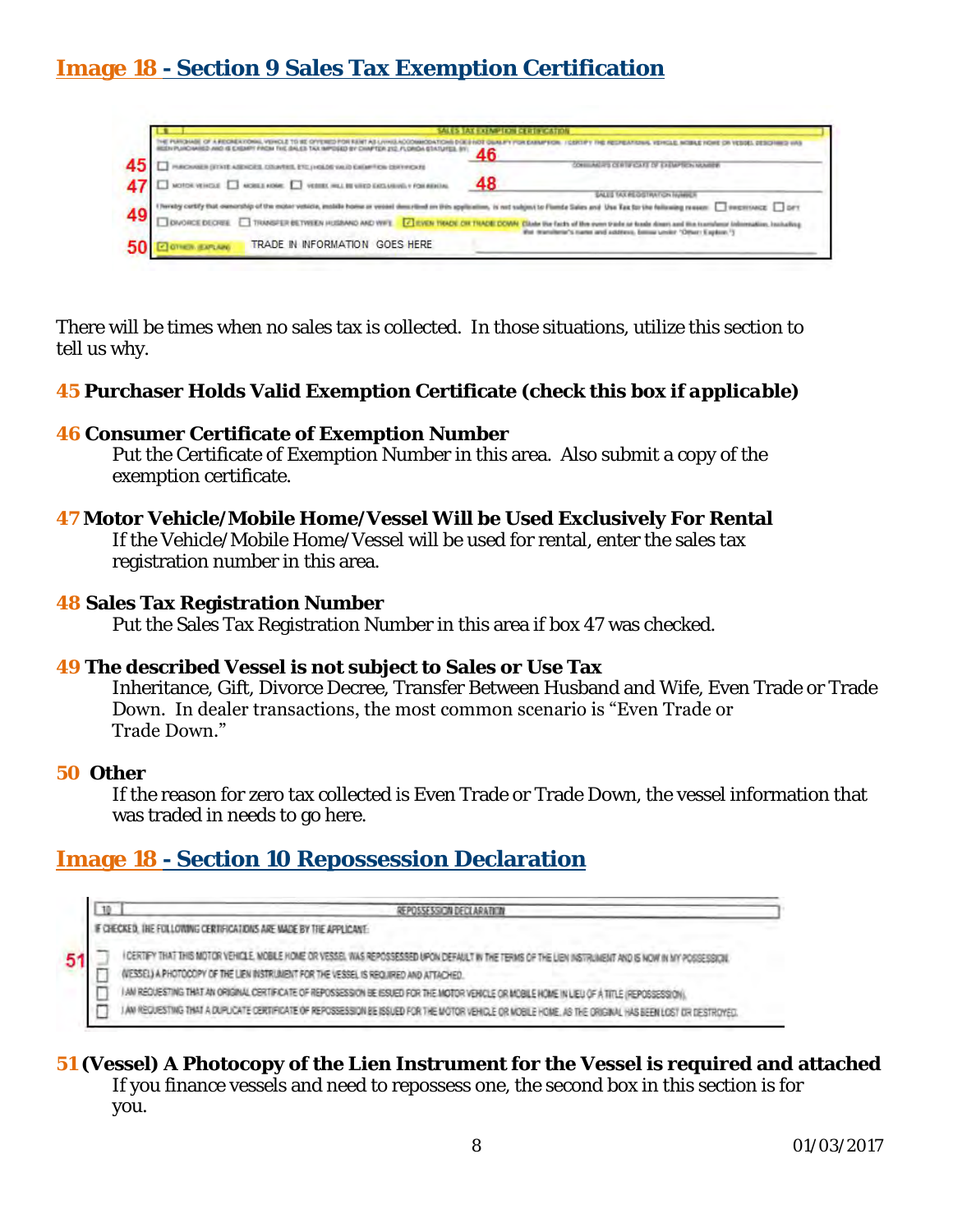## **Image 19 - Section 11 Non-Use and Other Certifications**



This section has multiple purposes. Check the applicable box or boxes.

**52 The Vessel Identified Will Not Be Operated On the Waters Of This State Until Properly Registered** 

This box is checked in the event of a "title only"-no registration is being issued.

The FL number still needs to be transferred, but a Non-Use registration will be produced.

#### **53 Other**

This space can be utilized for a "name is the same" affidavit, i.e. "Jim Jones and James Jones are one in the same"

## **Image 19 - Section 12 Application Attestment and Signatures**

APPLICATION ATTESTMENT AND SIGNATURES WE PHYSICALLY INSPECTED THE DOOMETERNIN AND FURTHER AGREE TO DEFEND THE TITLE AGAINST ALL CLANIS. (More than one form HSANY 82040 may be used for additional sienshires.) UNDER PENALTIES OF PERJURY, I DECLARE THAT I HAVE READ THE FOREGOING DOCUMENT AND THAT THE FACTS STATED IN IT ARE TRUE 54

All persons who are applying for title need to sign in this section. If more than two people intend to take title, more than one 82040 can be used.

**54 Signature of Applicant (Owner)**  The first listed owner signs and dates here.

#### **55 Signature of Applicant (Co-Owner)**

The second listed owner signs and dates here.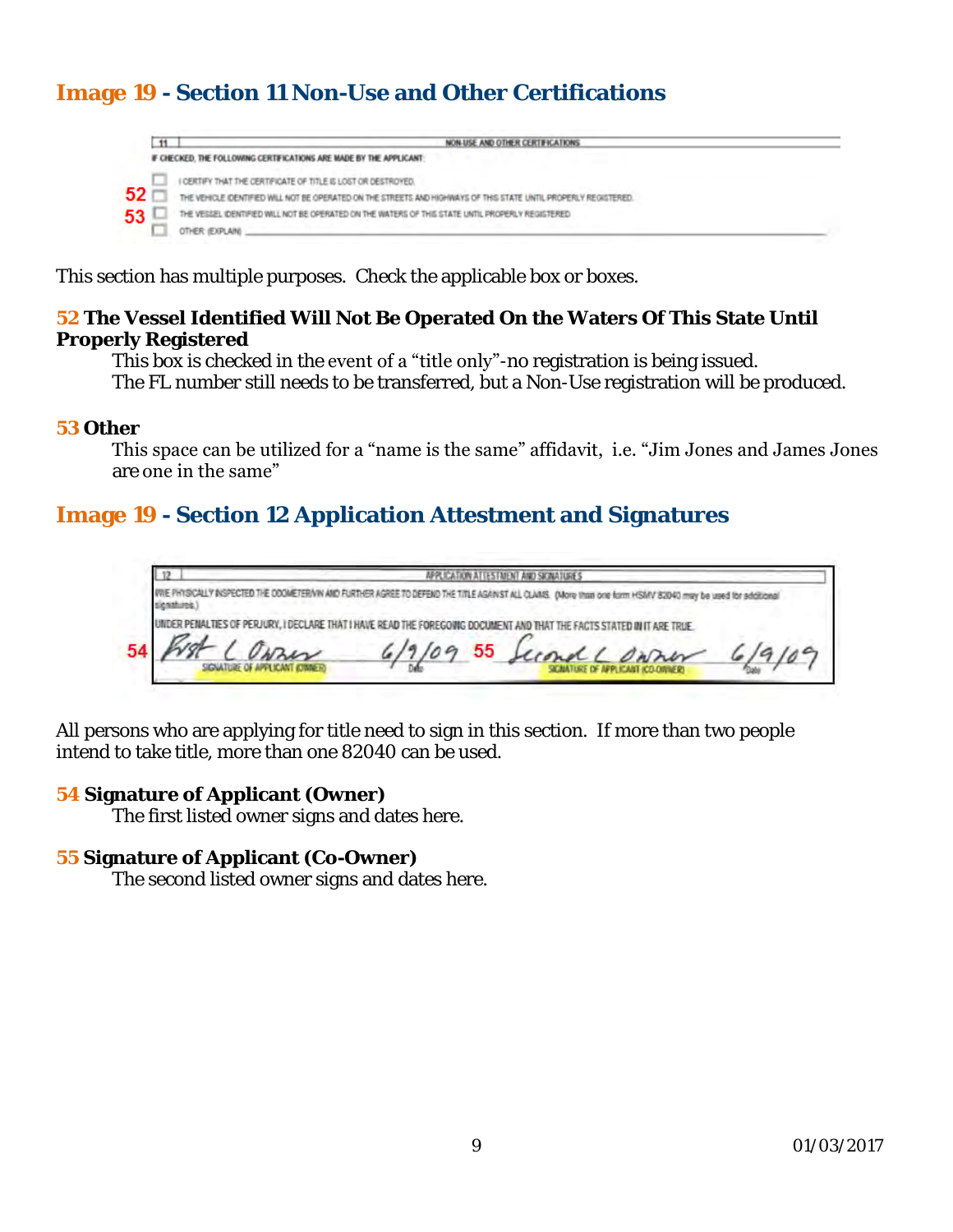## **Image 20 - Section 13 Release of Spouse or Heirs Interest**

| $13 -$                                              | RELEASE OF SPOUSE OR HEIRS INTEREST                                                                                                                                                                                                                                                                                                                                                             |                                                   |
|-----------------------------------------------------|-------------------------------------------------------------------------------------------------------------------------------------------------------------------------------------------------------------------------------------------------------------------------------------------------------------------------------------------------------------------------------------------------|---------------------------------------------------|
| The undersigned person(s) state(s) as follows: That | died on                                                                                                                                                                                                                                                                                                                                                                                         |                                                   |
| testate (with a will)                               | (Name of Deceased)<br>intestate (without a will) and left the surviving beneficiaries named below.<br>When applicable, the heirs (named below) certify that the certificate of title is lost or destroyed.<br>Signature(s) of surviving spouse, co-owner and/or helrs. (More than one form HSMV 82040 may be used for additional signatures.)<br>We Recommend That You Contact the AX Collector | (Date)                                            |
|                                                     |                                                                                                                                                                                                                                                                                                                                                                                                 |                                                   |
|                                                     | <b>Office for Any Situation Involving a Deceased Owner</b><br>That at the time of death the decedent was owner of the motor vehicle, mobile home or vessel doscribed in section 2 of this loms. That the estate is not indebted and the aquats of the aquats of the actain, excitoting ties                                                                                                     |                                                   |
|                                                     | mobile home or vessel and audicions to pay oil just claims and that no probate proceedings have been instituted upon the extent. That the person(s) signing above hereby releases all their right, life, interest and claim as<br>helis at law, legalais, davisse, or offererise to the afteresaid molor vshida, mobile home or vessel to:                                                      |                                                   |
|                                                     | Name of Applicant(s) (Print or Type)                                                                                                                                                                                                                                                                                                                                                            |                                                   |
|                                                     | RESIDENTS OF FLORIDA AND ALL VESSEL OWNERS. RESIDING IN FLORIDA OR OUT OF STATE, SHOULD SUBMIT THIS FORM AND<br>OFFICE OR THE FLORIDA TAX COLLECTOR'S OFFICE LOCATED IN THE APPLICANT'S COUNTY OF RESIDENCE FOR PROCESSING.                                                                                                                                                                     | ALL REQUIRED DOCUMENTATION TO A LOCAL FLORIDA TAX |

This section is completed in the event of a death case. If you should acquire a vehicle that is because of a death, we advise you send your customer to the Tax Collector's office. Death cases can become quite involved.

## Recommendations to Dealers Regarding "Death Cases"

## **Definition:**

A "*Death Case*" is a title transaction in which the titled owner (person listed as owner on the front of the title, at the top) is deceased. The transfer of titles involving deceased owners is regulated by Florida law, and detailed in DMV Procedure TL-18, in the DMV Procedures Manual.

## **DMV Procedure:**

DMV Procedure TL-18 describes the conditions under which titles of deceased owners may be transferred, and the documentation required to process these transfers. This 45-page procedure is highly technical, and requires an understanding of dispositions of estates, laws of inheritance and coownership, life estates, court orders, probate, wills and death certificates, among other topics. For this reason, most inquiries about Death Cases are best referred the Tax Collector's Office, whose personnel have received special training on these topics.